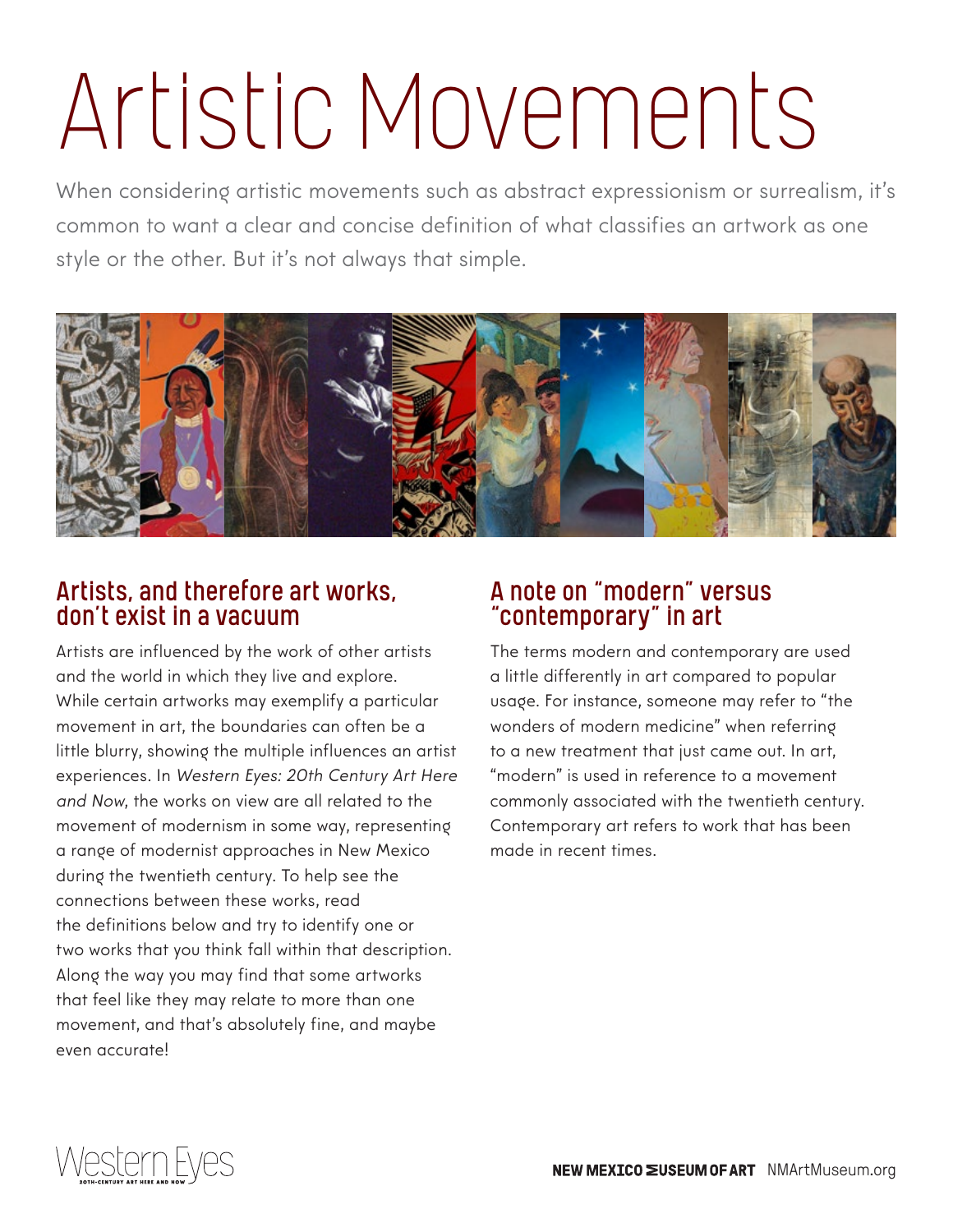

Gustave Baumann (American, born Germany, 1881–1971) *Night Ceremony*, 1948, Color woodcut Bequest of the Victoria Babin Estate, 1999 Museum number 2006.30.2

### Modernism

The dominant art movement of the twentieth century, modernism encompasses many different styles of art such as surrealism or impressionism. While many of the styles may seem very different visually, they share a number of characteristics, including experimentation with form (line, color, and shape), rejection of previous movements in art history, a focus on the materials and techniques used to create art works, and a tendency towards abstraction.



T. C. Cannon (American, Kiowa-Caddo, 1946–1978) *Washington Landscape with Peace Medal Indian*, 1976, acrylic on canvas Gift of Nancy and Richard Bloch, 2001 Museum number 2001.13.1

### Indigenous Modernism

Indigenous modernism isn't, as it may sound, the work of Indigenous artists working within the boundaries of modernism. It is instead work that engages with modernity from the perspective of the Indigenous artist.

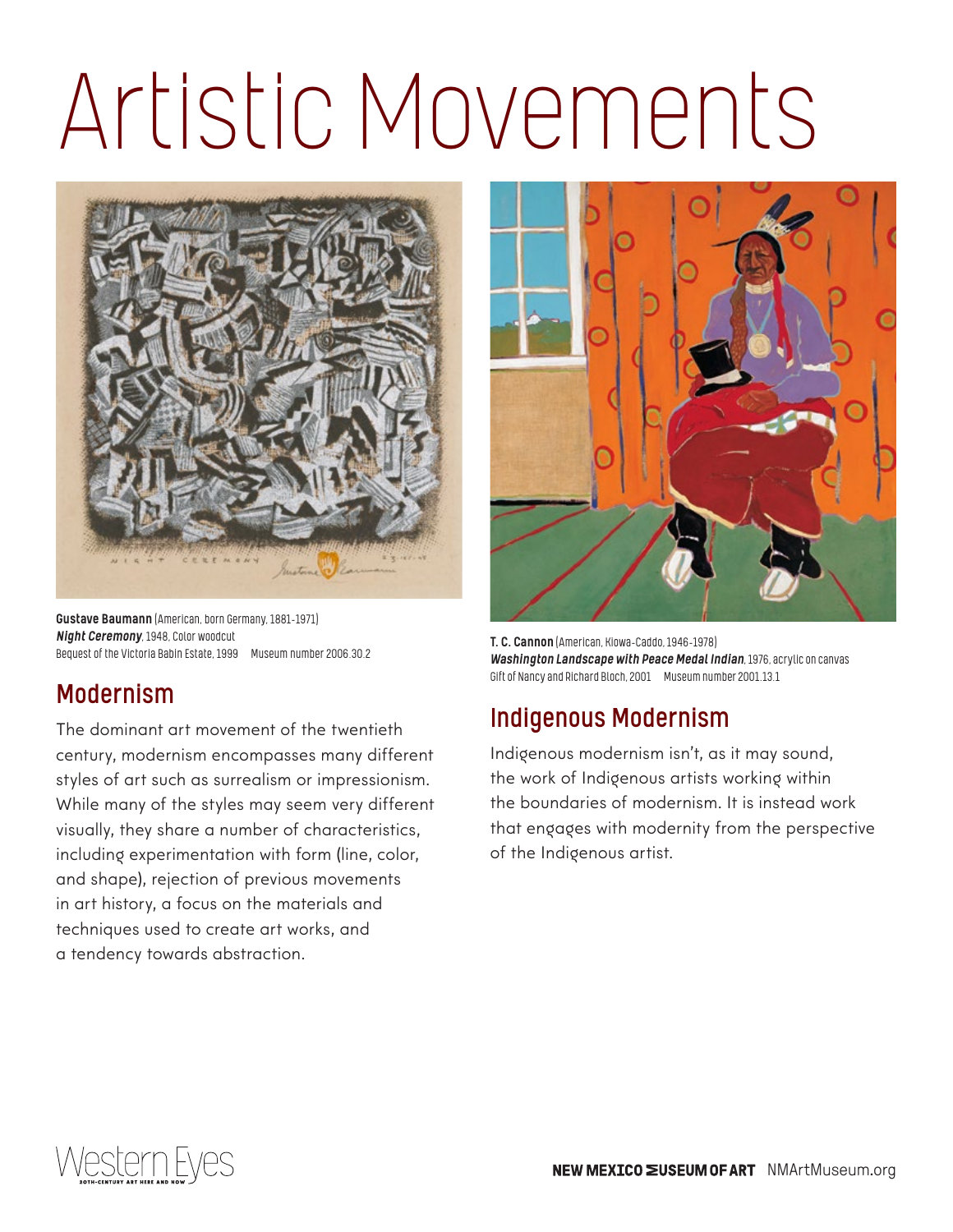*i* VICTORIA!



Los artistas del Taller de Gráfica Popular nos unimos al júbilo de todos<br>los trabajadores y hombres progresistas de México y del Mundo por el<br>triunfo del glorioso Ejército Rojo y de las armas de todas las Naciones<br>Unidas s

Ángel Bracho (Mexican, 1911–2005) *Victoria!…Destrucción Total del Fascismo (Victory!…Total Destruction of Fascism)*, 1945, linocut on paper Gift of the Don Pierce Estate, 2015 Museum number 2015.29.12

### Mexican Modernism

Beginning in the early 1920s, Mexican modernism is recognized by its desire to reflect Mexican heritage and culture, often referencing the complex histories of the people of Mexico, their traditions, and the working class.



Russell Lee (American, 1903–1986) *Farm Family After Evening Meal, Pie Town, New Mexico*, 1940, gelatin silver print New Mexico Farm Security Administration Collection, Museum purchase with funds from the Pinewood Foundation with additional support from Barbara Erdman, 1990 Museum number 1990.70.193

### Realism

As its name implies, realism describes a movement in art that favored a more accurate depiction of the world around us. Beyond how things were rendered, realism was also a shift away from the subject matter of romanticism, which featured imagery taken from mythology, the Bible, or other sources and emphasized the artist's emotional or spiritual responses to the work. Realism instead favored the daily life of different social classes in the society at the time.

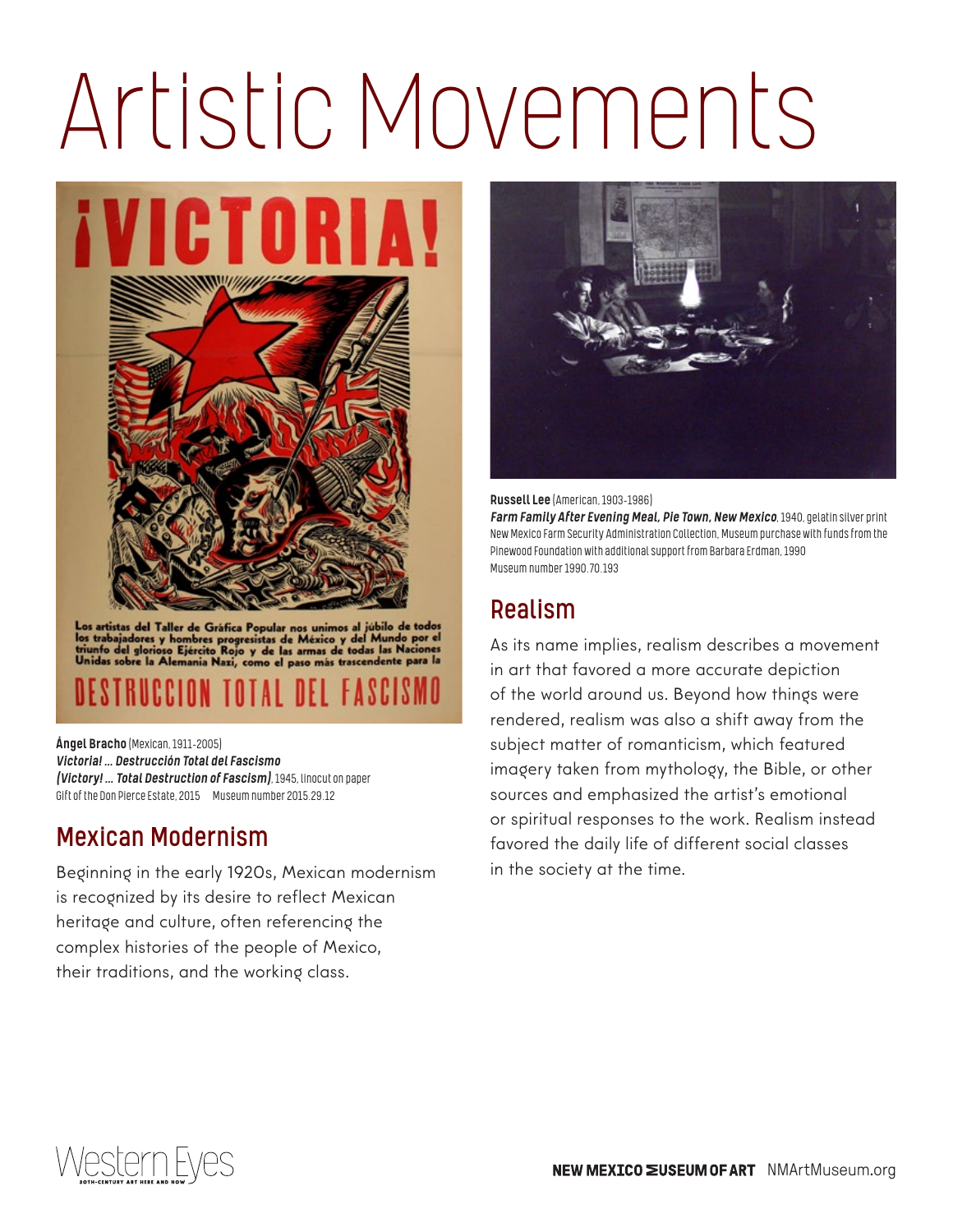

John Sloan (American, 1871-1951) *Under the Old Portal*, 1919, reworked 1945, oil on canvas Gift of Julius Gans, 1946 Museum number 22.23P

#### The Ashcan School

A school of thought shared by several artists with similar views, rather than an institution that teaches classes or defined movement, the Ashcan School is often credited as being started in spirit by the painter Robert Henri. Works from the Ashcan School show a realist, gestural, almost journalistic style and often portray gritty, every-day scenes of urban life.



Cady Wells (American, 1904–1954) *Confused Memory*, ca. 1945, watercolor on paper Museum acquisition, before 1951 Museum number 100.23p

#### Abstract Expressionism

Rising to prominence during the 1940s and 1950s, abstract expressionism is characterized by gestural, bold marks. These works often feel spontaneous and expressive, conveying the artists' own feelings and values rather than depicting a scene from the world.

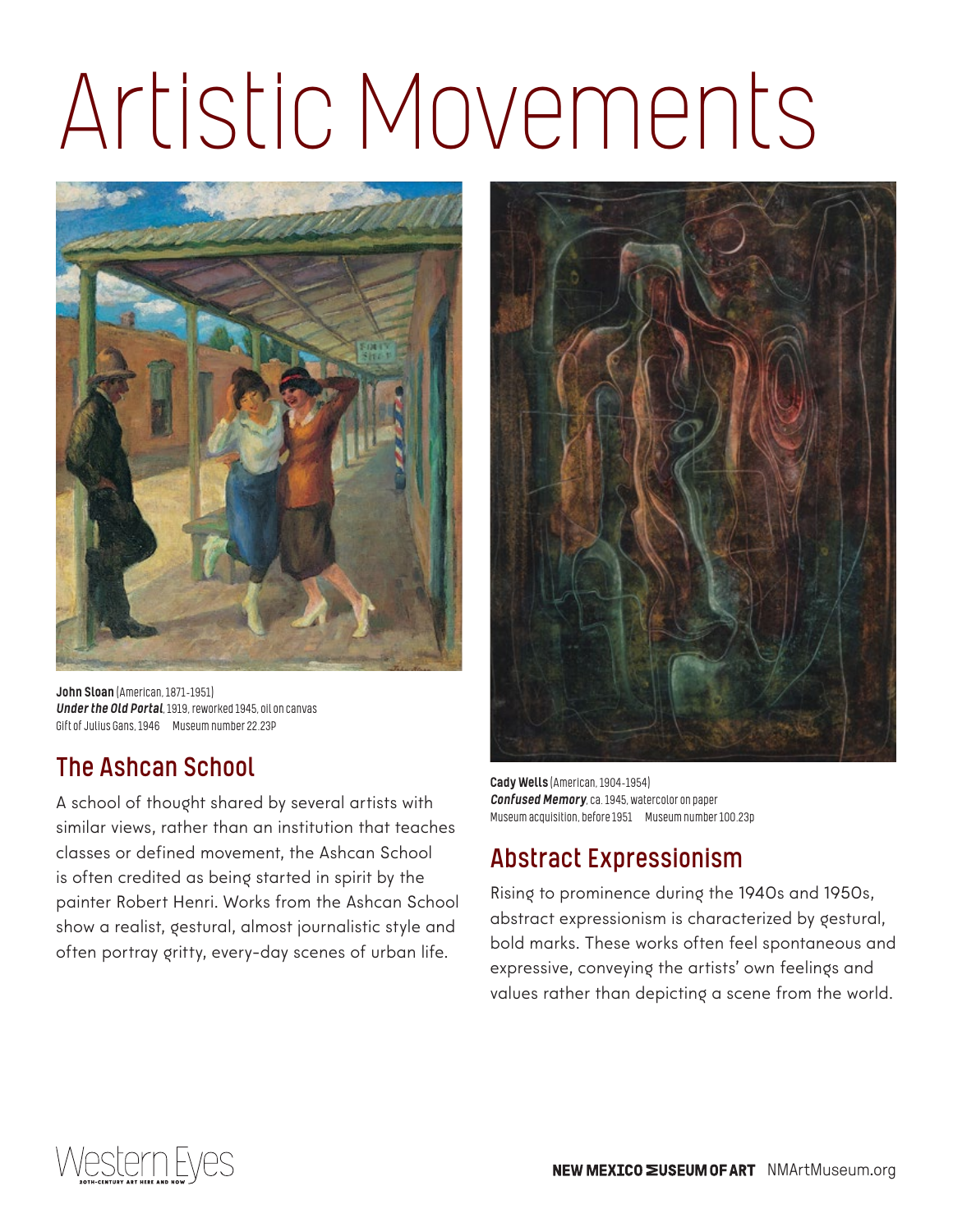

Russell Cheney (American, 1881–1945) *New Mexico / Penitente*, 1929, oil on canvas Gift of Russell Cheney, 1942 Museum number 1181.23p

### Post Impressionist

Primarily associated with the end of the nineteenth century and the beginning of the twenetieth, postimpressionism includes a number of individualistic approaches with different characteristics and values. Post-impressionist work forgoes the need for a naturalistic depiction of light and color in favor more expressive, emotional, or symbolic depictions. Their use of color was often bold, vivid, and non-representational and often favored a more abstracted or geometric rendering of daily life.



Agnes Pelton (American, born Germany, 1881–1961) *Awakening*, 1943, oil on canvas Museum purchase, 2005 Museum number 2005.27.1

#### Surrealism

Surrealist art can take on many visual forms, but these works don't draw from our objective reality; rather, they look to the subconscious, imagination, and even dreams as their subject matter.